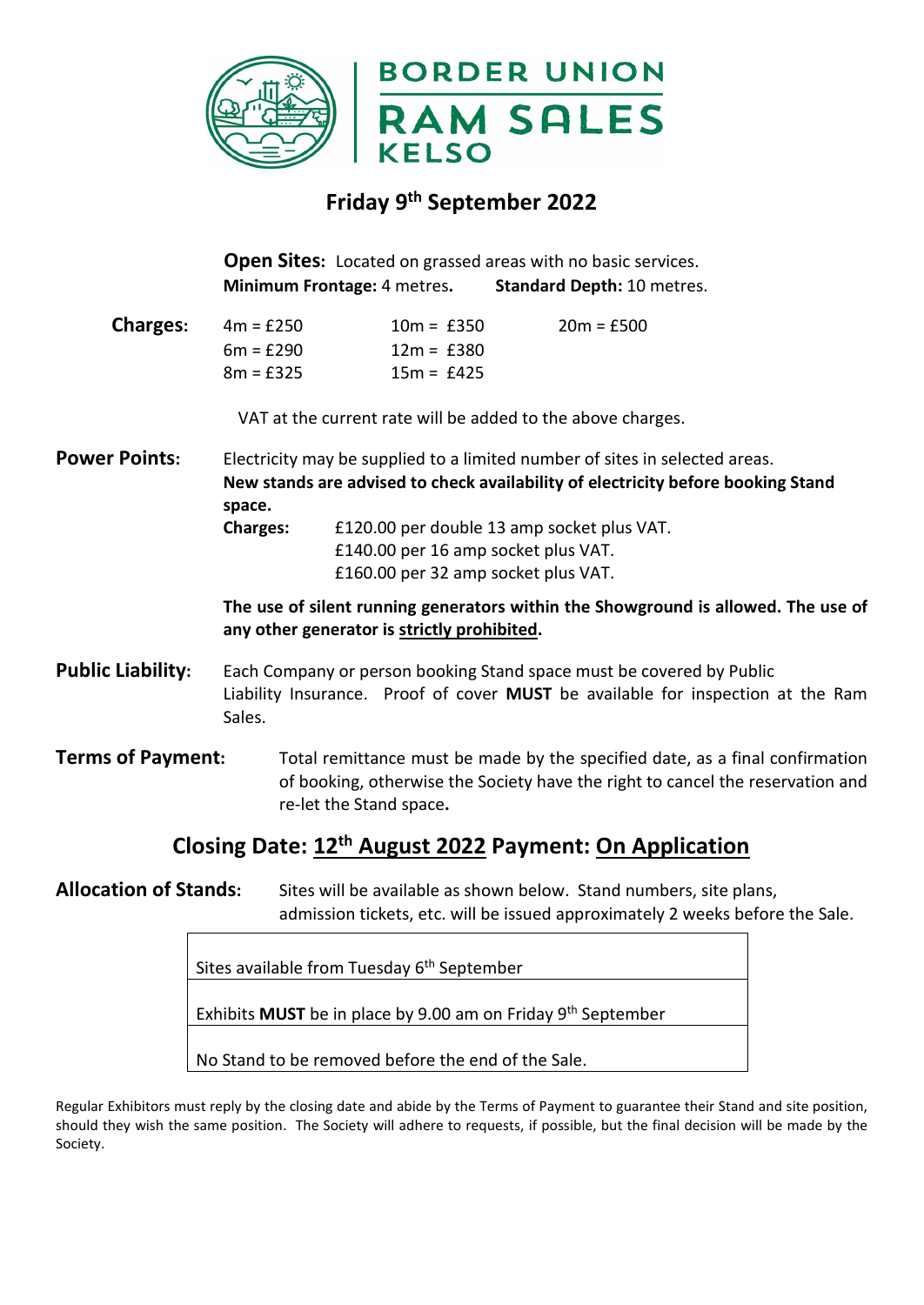

## **BORDER UNION RAM SALES KELSO**

- **1. No applications will be processed without a returned booking form and completed Risk & Fire Assessment Form.**
- **2.** The Society reserve the right to reject any application for space and to return the fees or otherwise deal with the application as they consider advisable.
- **3.** Border Union Society accept no responsibility for any conflict of interest between trade stands and / or the duplication of a similar type of stand.
- **4. Return of payments in the event of cancellation of stand by the exhibitor: Due to the late confirmation of this event, we shall not accept any cancellation for or refund payments to trade stand holders after the space has been booked and full payment made (excepting if such event is cancelled by Government demand on the advice of the NHS).**
- **5.** No Exhibitor will be permitted to arrange a stand or place signs in such a manner as to obstruct or inconveniently affect the display of any other Exhibitor. **Signs and guy ropes must not be allowed to project beyond the space allocated**. **Specially allow for tow bars. SPACE RESERVED MUST ALLOW FOR THIS**. Infringements of this regulation will be dealt with by the Stewards, who are empowered to remove the cause of the offence or to have the stand rearranged at the expense of the Exhibitor.
- **6.** Trade Stand holders will be issued Red Hanging Passes based on their stand size. All vehicles without a Red Pass MUST use the Main Car Park, which is very close by.
- **7.** Red Hanging Passes permit access to Trade Stand sites for Service Vehicles until 9.00 a.m. on Friday 9<sup>th</sup> September. After this time vehicles with Red Vehicle Passes must be parked in the Red Trade Stand Car Park. Vehicles may be left on the Stand providing they are strictly within the Stand boundaries and are NOT moved until the end of the Sale.
- **8.** Exhibitors are responsible for ensuring that their personnel are issued with hanging passes before coming to the Sale.
- **9. Trade Stand Holders can access their Stand space from Tuesday 6th September after midday.** All Trade Stand Holders will be allowed access on Friday 9<sup>th</sup> September from 5.00pm until 8.00pm. The Showground will also be open from 8.00am until 6.00pm on Saturday 10<sup>th</sup> September.
- **10. a:** On arrival to the site, before you start to build or place anything on your stand, please inspect your stand space for any safety hazards and report any issues or concerns to the BUAS Office. If necessary, you should review and amend your Risk Assessment to include any additional hazards found or further control measures required.

**b:** Once you start building your stand, acceptance of the site conditions will become your responsibility. You should regularly inspect your stand conditions throughout your tenancy and inform the Help Desk immediately of any defects.

- **11. Clearing vehicles will not be admitted to the Showground before 5.00pm on Friday 9th September.**
- **12. All property, stock, machinery and implements of Exhibitors remain entirely at their risk whilst in the Showground**.
- **13.** The Society will not be responsible for any accident that may occur from implements, machinery or any other articles belonging to any Exhibitor, and it is a condition of entry that each Exhibitor shall hold the Society blameless for and indemnity it against any legal proceedings arising from any accident.